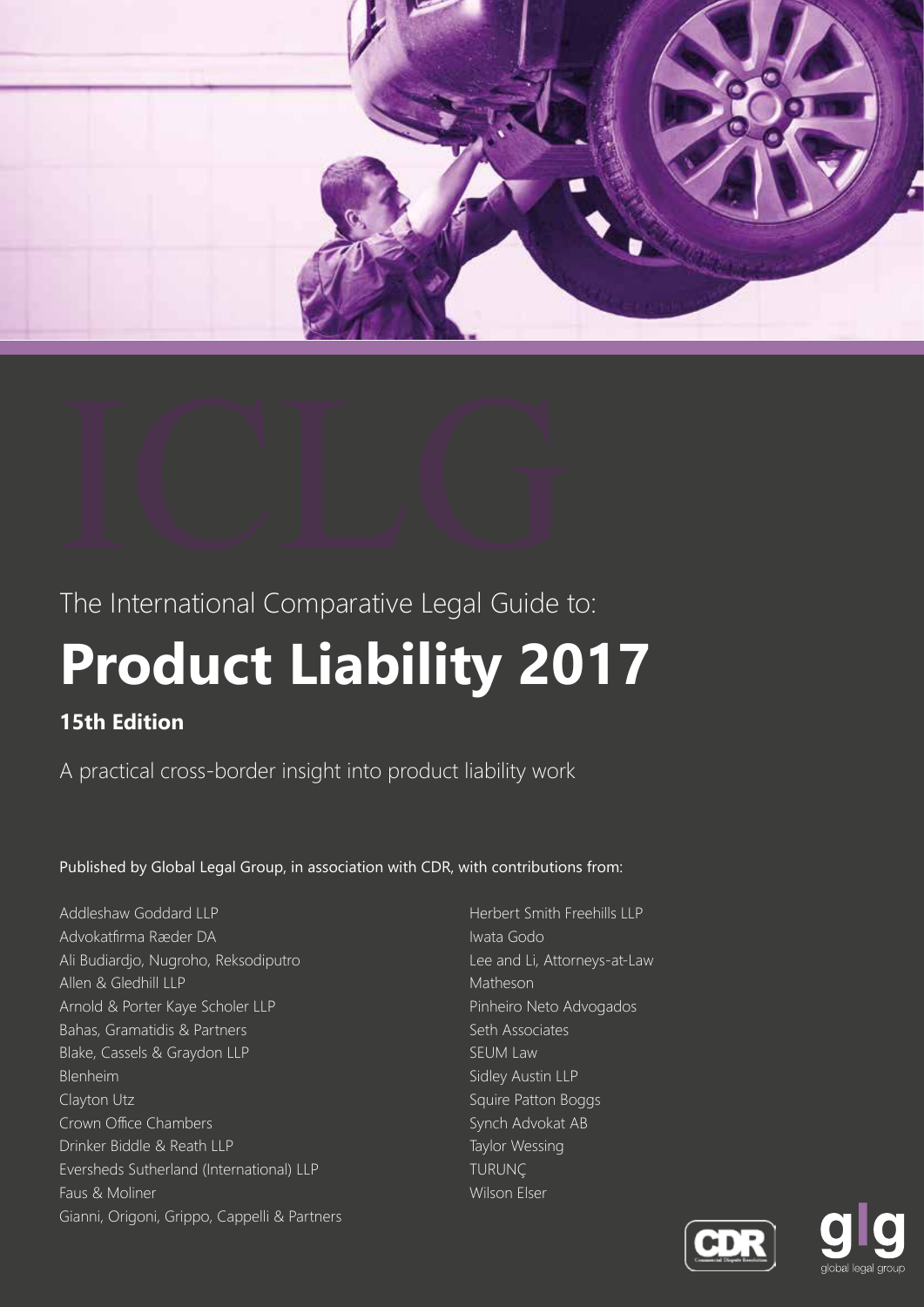

**Contributing Editors** Ian Dodds-Smith, Arnold & Porter Kaye Scholer LLP and Michael Spencer QC, Crown Office Chambers

**Sales Director** Florjan Osmani

**Account Director** Oliver Smith

**Sales Support Manager** Paul Mochalski

**Senior Editors** Suzie Levy, Rachel Williams

**Chief Operating Officer** Dror Levy

**Group Consulting Editor** Alan Falach

**Publisher** Rory Smith

#### **Published by**

Global Legal Group Ltd. 59 Tanner Street London SE1 3PL, UK Tel: +44 20 7367 0720 Fax: +44 20 7407 5255 Email: info@glgroup.co.uk URL: www.glgroup.co.uk

**GLG Cover Design** F&F Studio Design

**GLG Cover Image Source** iStockphoto

#### **Printed by**

Ashford Colour Press Ltd May 2017

Copyright © 2017 All rights reserved No photocopying

**ISBN** 978-1-911367-51-2 **ISSN** 1740-1887

**Strategic Partners**





# General Chapters:

| $\mathbf{1}$                                 | Recent Developments in European Product Liability – Ian Dodds-Smith & Alison Brown,<br>Arnold & Porter Kaye Scholer LLP                                             |                                                                                                               | $\mathbf{1}$ |
|----------------------------------------------|---------------------------------------------------------------------------------------------------------------------------------------------------------------------|---------------------------------------------------------------------------------------------------------------|--------------|
| 2                                            | <b>Update on U.S. Product Liability Law</b> – Jana D. Wozniak & Michelle A. Ramirez,<br><b>Sidley Austin LLP</b>                                                    |                                                                                                               | 6            |
| $\overline{3}$                               | Criminal Liability for Defective Products – Howard Watson & Tony Dempster,<br>Herbert Smith Freehills LLP                                                           |                                                                                                               | 18           |
| $\overline{4}$                               | The Practicalities of Managing a Global Recall – Richard Matthews & Fabian Volz,<br>Eversheds Sutherland (International) LLP                                        |                                                                                                               | 24           |
| 5                                            | Product Liability Horizons – Medical Devices Liability at the Cutting Edge of Technology,<br>Robotics and AI - Louisa Caswell & Mark Chesher, Addleshaw Goddard LLP |                                                                                                               | 33           |
| 6                                            | <b>Product Liability in Asia</b> – David Goh & Bindu Janardhanan, Squire Patton Boggs                                                                               |                                                                                                               | 38           |
| $\overline{7}$                               | Liability Risks of Automation and Connectivity in a Technologically Advanced World -<br>Francis P. Manchisi & Ernest V. Goodwin, Wilson Elser                       |                                                                                                               | 41           |
| <b>Country Question and Answer Chapters:</b> |                                                                                                                                                                     |                                                                                                               |              |
| 8                                            | <b>Australia</b>                                                                                                                                                    | Clayton Utz: Colin Loveday & Andrew Morrison                                                                  | 46           |
| 9                                            | <b>Brazil</b>                                                                                                                                                       | Pinheiro Neto Advogados: Sérgio Pinheiro Marçal &<br>Laura Beatriz de Souza Morganti                          | 55           |
| 10                                           | Canada                                                                                                                                                              | Blake, Cassels & Graydon LLP: Nicole Henderson                                                                | 62           |
| 11                                           | China                                                                                                                                                               | Squire Patton Boggs: Kelly Liu & Elisa Li                                                                     | 68           |
|                                              | 12 England & Wales                                                                                                                                                  | Arnold & Porter Kaye Scholer LLP: Ian Dodds-Smith & Alison Brown<br>Crown Office Chambers: Michael Spencer QC | 75           |
|                                              | 13 France                                                                                                                                                           | Squire Patton Boggs: Carole Sportes & Valérie Ravit                                                           | 87           |
|                                              | 14 Germany                                                                                                                                                          | Taylor Wessing: Henning Moelle & Philipp Behrendt                                                             | 94           |

15 **Greece** Bahas, Gramatidis & Partners: Dimitris Emvalomenos 101

19 **Ireland** Matheson: Tom Hayes & Michael Byrne 128

 **Japan** Iwata Godo: Shinya Tago & Landry Guesdon 147 **Korea** SEUM Law: Joohan Han & Jinil Park 156 **Netherlands** Blenheim: Jan Jacobi 163 **Norway** Advokatfirma Ræder DA: Ole André Oftebro & Kyrre W. Kielland 170 **Singapore** Allen & Gledhill LLP: Dr. Stanley Lai, SC & Amanda Soon 177 **Spain** Faus & Moliner: Xavier Moliner 188 **Sweden** Synch Advokat AB: Ida Häggström & Vencel Hodák 196 **Taiwan** Lee and Li, Attorneys-at-Law: Patrick Marros Chu & David Tien 202 **Turkey** TURUNÇ: Didem Bengisu & Noyan Turunç 210 **USA** Drinker Biddle & Reath LLP: David B. Sudzus & Daniel B. Carroll 216

20 **Italy** Gianni, Origoni, Grippo, Cappelli & Partners: Daniele Vecchi &

Herry N. Kurniawan 122

Michela Turra 139

16 **Hong Kong** Squire Patton Boggs: David Goh & Bindu Janardhanan 108 17 **India** Seth Associates: Karnika Seth & Amit Seth 115 18 **Indonesia** Ali Budiardjo, Nugroho, Reksodiputro: Agus Ahadi Deradjat &

Global Legal Group Ltd.

#### **Further copies of this book and others in the series can be ordered from the publisher. Please call +44 20 7367 0720**

#### **Disclaimer**

This publication is for general information purposes only. It does not purport to provide comprehensive full legal or other advice. Global Legal Group Ltd. and the contributors accept no responsibility for losses that may arise from reliance upon information contained in this publication. This publication is intended to give an indication of legal issues upon which you may need advice. Full legal advice should be taken from a qualified professional when dealing with specific situations.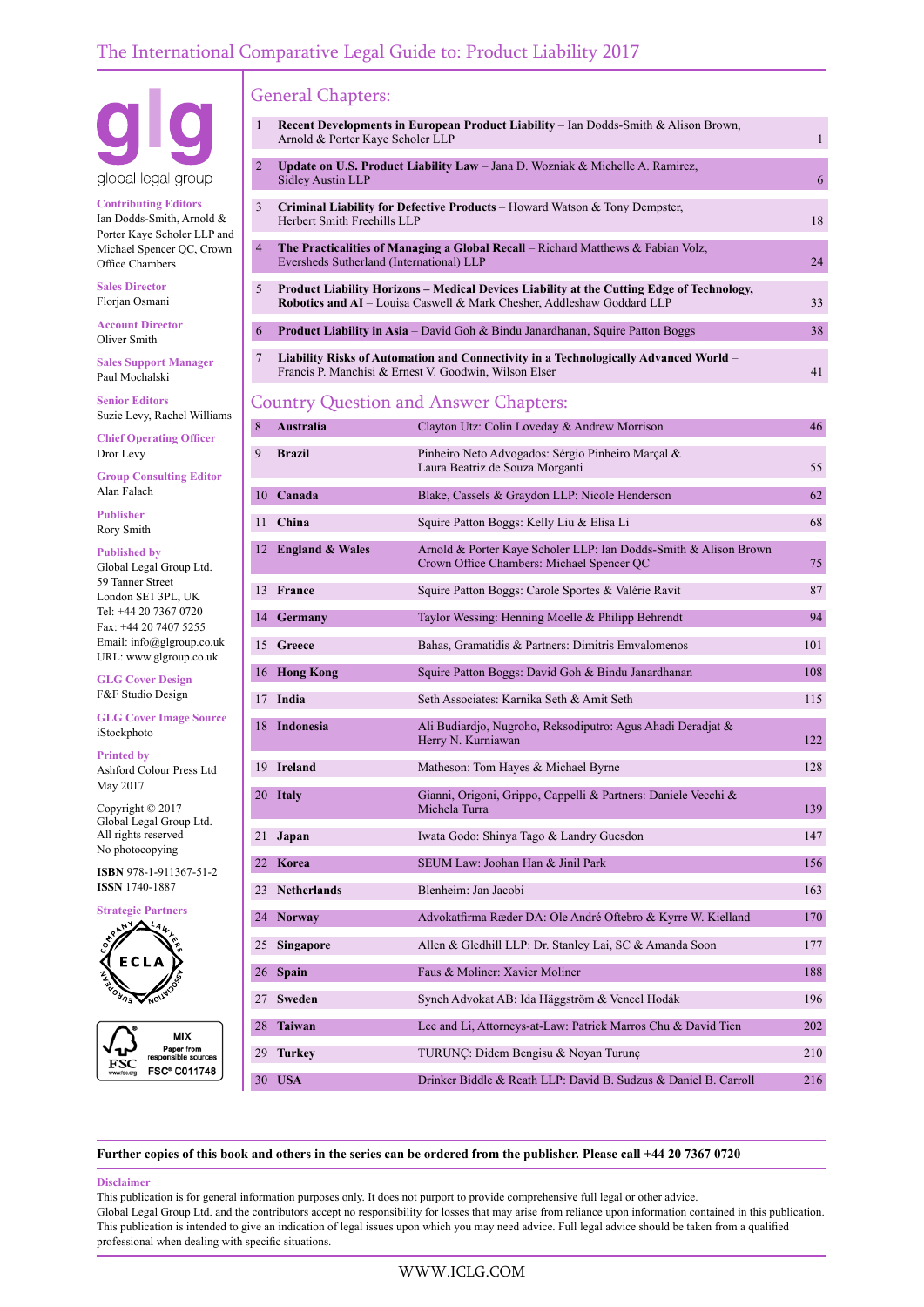# India

# Seth Associates

#### **1 Liability Systems**

**1.1 What systems of product liability are available (i.e. liability in respect of damage to persons or property resulting from the supply of products found to be defective or faulty)? Is liability fault based, or strict, or both? Does contractual liability play any role? Can liability be imposed for breach of statutory obligations e.g. consumer fraud statutes?**

In India, product liability law governs the liability of manufacturers, wholesalers, distributors, and vendors for injury to a person or property caused by dangerous or defective products.

Product liability in India is governed by:

- a) The Consumer Protection Act, 1986.
- b) The Sales of Goods Act, 1930.
- c) The law of Torts.
- d) Special statutes pertaining to specific goods.

Previously, the Monopolies and Restrictive Trade Practices Act, 1969 (hereinafter referred to as the "MRTP Act") dealt with provisions in respect of unfair trade practices. The Act now stands repealed and the pending cases of unfair trade practices have been transferred to the National Commission set up under the Consumer Protection Act, 1986.

#### **1.2 Does the state operate any schemes of compensation for particular products?**

No, the State does not operate any schemes of compensation for particular products.

#### **1.3 Who bears responsibility for the fault/defect? The manufacturer, the importer, the distributor, the "retail" supplier or all of these?**

Any person who trades in the goods (manufacturers, importers, distributors, wholesalers, etc.) may be made liable under Indian law.

As per the Consumer Protection Act, the definition of trader (Section 2(1) (q)) and manufacturer (Section 2(1) (j)) is exhaustive and includes: any person who sells or distributes any goods for sale; manufacturers; assemblers; dealers; or any person who causes his or her own mark to be put on any goods made or manufactured by any other manufacturer and claims such goods to be goods made or manufactured by himself or herself.

Karnika Seth



Amit Seth

Bearing in mind the law on privity of a contract, if a consumer finds a defect in the goods, he or she usually sues the person from whom he or she has bought the goods. However, if the defect is a manufacturing defect, the consumer may sue the manufacturer along with the seller, particularly under the law of tort. This is an option for the consumer.

**1.4 In what circumstances is there an obligation to recall products, and in what way may a claim for failure to recall be brought?**

Section 14(1) (h) states that the District Forum under the Consumer Protection Act can require direct withdrawal of all hazardous goods from the market and direct compensation to be paid to affected parties.

As per Section 27 of the Consumer Protection Act, if a trader fails or omits to comply with any order of the District Forum, such person shall be punishable with a term of not less than one month, but which may be extended to three years or a fine of 2,000 rupees, but which may be extended to 10,000 rupees, or both. Also, Section 25 of the said Act empowers the District Forum or State Commission or National Commission, as the case may be, to attach property of the person who does not comply with its orders. If a person fails to pay an amount as per an order passed by a district court, then such person may move an application before the District Forum which shall issue a certificate to the collector of the district, and such collector shall proceed to recover the said amount from such person as arrears of the land revenue.

#### **1.5 Do criminal sanctions apply to the supply of defective products?**

Under the Consumer Protection Act, as per Section 27, where a trader or a person against whom a complaint is made or the complainant fails or omits to comply with any order made by the District Forum, the State Commission or the National Commission, as the case may be, such trader, person or complainant shall be punishable with: imprisonment for a term of not less than one month, but which may be extended to three years; a fine, which shall not be less than 2,000 rupees, but which may be extended to 10,000 rupees; or both. Criminal sanctions may also be imposed under other statutes specifically providing for such sanctions.

© Published and reproduced with kind permission by Global Legal Group Ltd, London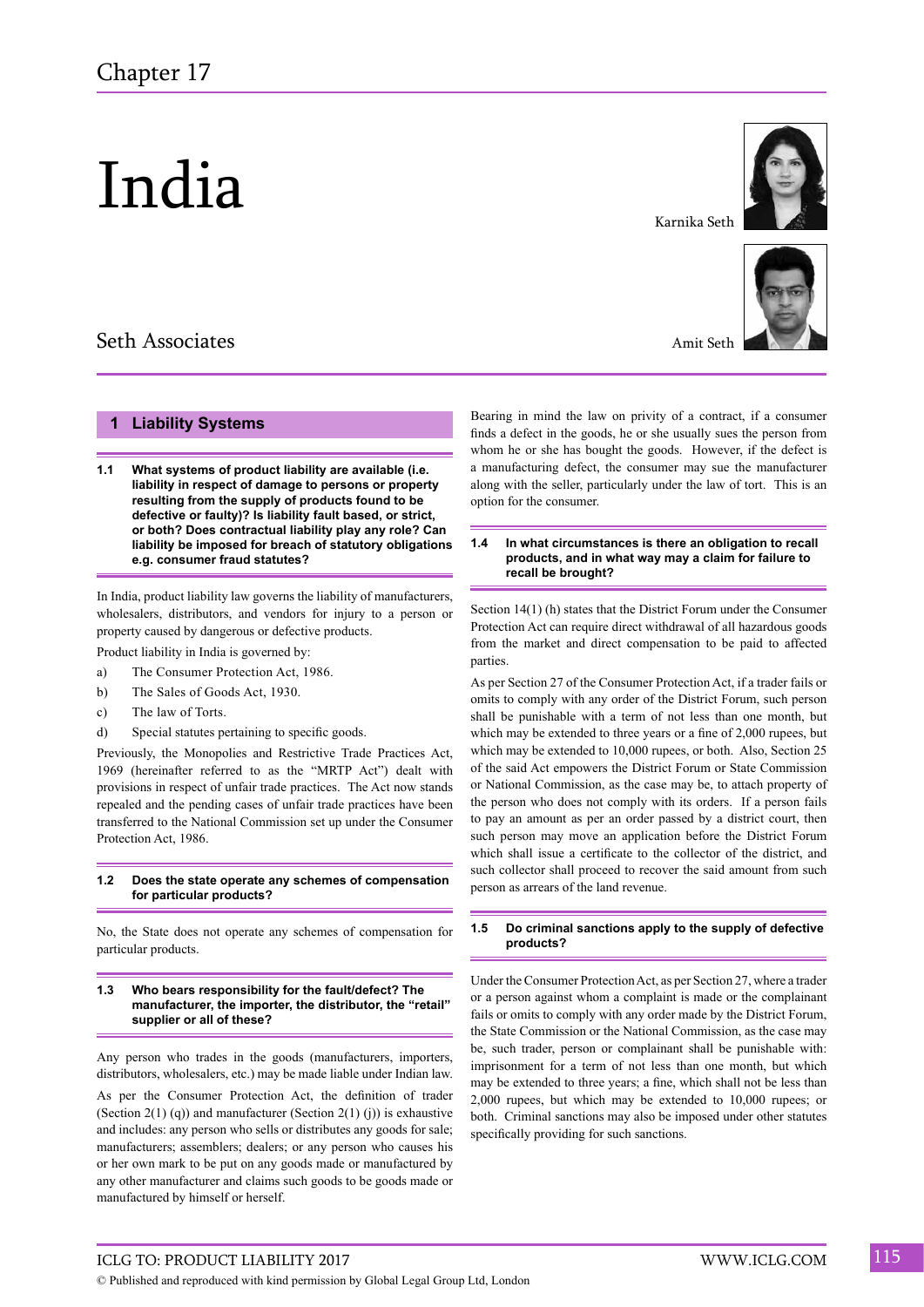# **2 Causation**

#### **2.1 Who has the burden of proving fault/defect and damage?**

The burden of proof generally lies with the party who is alleging the fault/defect and damage or who initiates the civil action (plaintiff).

**2.2 What test is applied for proof of causation? Is it enough for the claimant to show that the defendant wrongly exposed the claimant to an increased risk of a type of injury known to be associated with the product, even if it cannot be proved by the claimant that the injury would not have arisen without such exposure? Is it necessary to prove that the product to which the claimant was exposed has actually malfunctioned and caused injury, or is it sufficient that all the products or the batch to which the claimant was exposed carry an increased, but unpredictable, risk of malfunction?** 

In order to recover damages under tort of negligence, a plaintiff must prove the following:

- 1. the manufacturer owed a duty to the plaintiff;
- 2. the manufacturer breached a duty to the plaintiff;
- 3. the breach of duty was the actual cause of the plaintiff's injury;
- 4. the breach of duty was also the proximate cause of the injury; or
- 5. the plaintiff suffered actual damages as a result of the negligent act.

The law requires that a manufacturer exercises a reasonable degree of standard of care akin to those who are manufacturing similar products. In case the plaintiff can prove that a manufacturer has failed to exercise the reasonable standard of care, the plaintiff still needs to prove two parameters of causation. The plaintiff must first show injury was caused to the plaintiff due to the manufacturer's negligence and further that the defendant could have foreseen the risks that led to such an injury.

On the other hand, in a contract, the plaintiff is required to prove that the breach of contract was the actual and effective cause of the loss which has been sustained.

The burden lies with the party alleging a fault has been made by the other party or the goods were defective. There needs to be a proximate cause and effect relationship and goods are considered defective where there is a high risk of malfunction.

#### **2.3 What is the legal position if it cannot be established which of several possible producers manufactured the defective product? Does any form of market-share liability apply?**

Market-share liability does not generally apply. In many such cases, the claim stands dismissed.

**2.4 Does a failure to warn give rise to liability and, if so, in what circumstances? What information, advice and warnings are taken into account: only information provided directly to the injured party, or also information supplied to an intermediary in the chain of supply between the manufacturer and consumer? Does it make any difference to the answer if the product can only be obtained through the intermediary who owes a separate obligation to assess the suitability of the product for the particular consumer, e.g. a surgeon using a temporary or permanent medical device, a doctor prescribing a medicine or a pharmacist recommending a medicine? Is there any principle of "learned intermediary" under your law pursuant to which the supply of information to the learned intermediary discharges the duty owed by the manufacturer to the ultimate consumer to make available appropriate product information?**

When goods are transferred under a contract, the liability of parties is governed by the contract itself. In certain cases, there is an implied condition that goods will be reasonably fit for the purpose for which they are required by the buyer. If, while selling goods under a contract, the defendant expressly excludes his liability, he cannot be made liable for the loss caused to the plaintiff. Liability may arise.

Section 16 of the Sale of Goods Act prescribes implied conditions as to quality or fitness. Section 16(1) requires that the goods shall be reasonably fit for the purpose, made known to the seller by the buyer expressly or by implication. Section 16(2) requires only that the goods should be of merchantable quality. Secondly, Section 16(1) is excluded where the buyer does not rely on seller's skill or judgment. Section 16(2) is not so limited, although it does not apply when the buyer examines the goods with regards to defects and such examination ought to have revealed the defects. Where a defect is revealed to the buyer, not only is Section 16(2) excluded, but that fact will normally indicate that it is unreasonable for the buyer then to rely on the seller for the purposes of Section 16(1).

In addition, liability may be found under tort law. When a tin had a defective lid to the knowledge of the seller and he failed to warn the buyer about it, the defendant will be liable for injury caused to the buyer as a consequence thereof (*Clarke v Army and Navy Cooperative Society ltd* [1903] 1 K.B. 155).

Liability towards the ultimate transferee could be based on fraud where there is false representation that goods are safe. In the case of dangerous goods, such as loaded firearms, it is required to give added precaution and warning to the intermediary, as well as the ultimate transferee. In *Dixon v Bell* (1816) 4M&S 198, the defendant gave a servant a loaded gun which she fired on the plaintiff who was seriously injured. The defendant was held liable for the same.

In case of things which are not dangerous *per se*, but known to be so, the transferor owes a duty to warn about the known dangers not only to the immediate transferee, but to all persons likely to be endangered by such thing.

For the third category, things neither dangerous *per se*, nor known to be so by the transferor, but are in fact dangerous, the application of *Donoghue v Stevenson* principle requires the manufacturer to take reasonable care (when something is to reach the ultimate consumer without any possibility of intermediate examination) and is liable for not taking such care despite there being no privity of contract. This liability principle has extended to repairers, assemblers, builders and suppliers of products.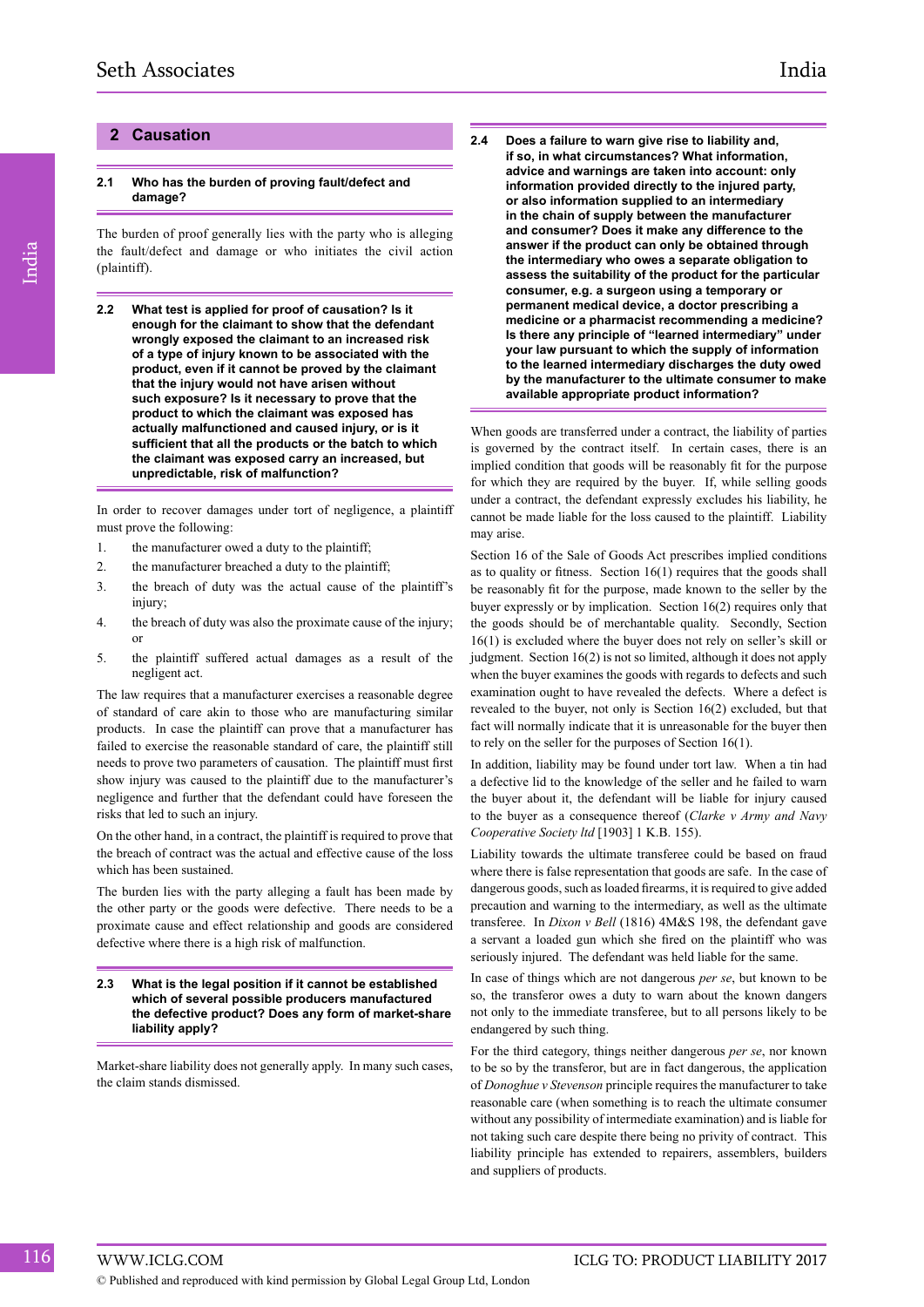### **3 Defences and Estoppel**

#### **3.1 What defences, if any, are available?**

A probable defence could be that the defect had occurred due to the negligence or contributory negligence of the buyer. An additional defence would be that the buyer had examined the goods prior to purchase. Also, the parties can rely on contractually agreed warranties or waivers or disclaimers and clauses on limitation of liability. The expiration of limitation periods for filing or initiating claims can also be a defence.

**3.2 Is there a state of the art/development risk defence? Is there a defence if the fault/defect in the product was not discoverable given the state of scientific and technical knowledge at the time of supply? If there is such a defence, is it for the claimant to prove that the fault/defect was discoverable or is it for the manufacturer to prove that it was not?**

In general, in the Consumer Protection Act, onus is on the plaintiff to prove fault could have been discovered by the manufacturer.

**3.3 Is it a defence for the manufacturer to show that he complied with regulatory and/or statutory requirements relating to the development, manufacture, licensing, marketing and supply of the product?**

Yes, if the product complies with statutory standards relating to manufacturing, licensing, marketing and supplying, the same can be argued as a defence.

**3.4 Can claimants re-litigate issues of fault, defect or the capability of a product to cause a certain type of damage, provided they arise in separate proceedings brought by a different claimant, or does some form of issue estoppel prevent this?**

Under the doctrine of *res judicata*, parties are estopped between themselves from re-litigating issues determined by the final judgment of any competent court or tribunal. Different claimants may be able to re-litigate issues in separate proceedings; however, a claimant could be prevented from re-litigating an issue decided in a previous proceeding on the grounds of abuse of process by relitigation.

**3.5 Can defendants claim that the fault/defect was due to the actions of a third party and seek a contribution or indemnity towards any damages payable to the claimant, either in the same proceedings or in subsequent proceedings? If it is possible to bring subsequent proceedings is there a time limit on commencing such proceedings?**

The liability of joint tortfeasors is joint and several. No tortfeasor is allowed to claim that the decree against him should be only to the extent of his fault. The court may apportion damages between tortfeasors for the purpose of respective liability *inter se* (*Amnthiben v SC, ONGC*). In *Amnthiben v SC, ONGC* [1976] ACJ (72) (Guj.), due to the negligence of the driver of a jeep and the driver of a bus, there was an accident and a passenger sitting in front of a jeep was thrown and killed. The ratio of the negligence of the driver of the bus compared to the driver of the jeep was 75:25. A decree against the defendants was passed making them liable jointly and severally to pay damages. Apportionment of damages was *inter se* made to work out the respective liability of the defendants. The limitation period to begin a case for recovery is generally three years from the cause of action.

#### **3.6 Can defendants allege that the claimant's actions caused or contributed towards the damage?**

Yes. For example, where a pedestrian tries to cross the road all of a sudden and he is hit by a car, he is guilty of contributory negligence.

#### **4 Procedure**

#### **4.1 In the case of court proceedings, is the trial by a judge or a jury?**

As the Indian legal regime is based on the common law system, the court system is adversarial and an impartial judge adjudicates a case. The jury system does not exist in India.

**4.2 Does the court have power to appoint technical specialists to sit with the judge and assess the evidence presented by the parties (i.e. expert assessors)?**

Yes, experts may be appointed by courts for any expert testimony if required under the Code of Civil Procedure, 1908.

**4.3 Is there a specific group or class action procedure for multiple claims? If so, please outline this. Is the procedure 'opt-in' or 'opt-out'? Who can bring such claims e.g. individuals and/or groups? Are such claims commonly brought?**

Under the Consumer Protection Act, 1986, any voluntary consumer association registered under the Companies Act, 1956, or under any other law for the time being in force, can file a consumer complaint, and where there are numerous consumers having the same interest, they can file a consumer complaint with the leave of the court (forum).

**4.4 Can claims be brought by a representative body on behalf of a number of claimants e.g. by a consumer association?**

Yes, a complaint for a class action can be filed by any trade association, consumer or registered consumer association or by the Central or State Government, where one or more consumers have a common interest. (Section 2(1) (b) Consumer Protection Act, 1986.) *In Consumer Protection Council, Rourkela v Indian Oil Corporation Ltd & OTHERS, ORIGINAL PETITION NO. 224 OF 2001*, dated 16 August, 2007, the National Consumer Disputes Redressal Commission (NCDRC) dealt with a case wherein the Consumer Protection Council, Rourkela, a voluntary organisation, had filed a complaint against the Indian Oil Corporation Indane LPG that the refill received by consumers was less than the represented weight. The NCDRC directed the Ministry of Petroleum, as well as the Ministry of Consumer Affairs, to ensure that all marketing companies issue necessary instructions and that the distributors will provide the delivery person with a proper weighing scale for the purpose of weighing the LPG Gas Cylinder in the presence

ICLG TO: PRODUCT LIABILITY 2017 WWW.ICLG.COM 117 © Published and reproduced with kind permission by Global Legal Group Ltd, London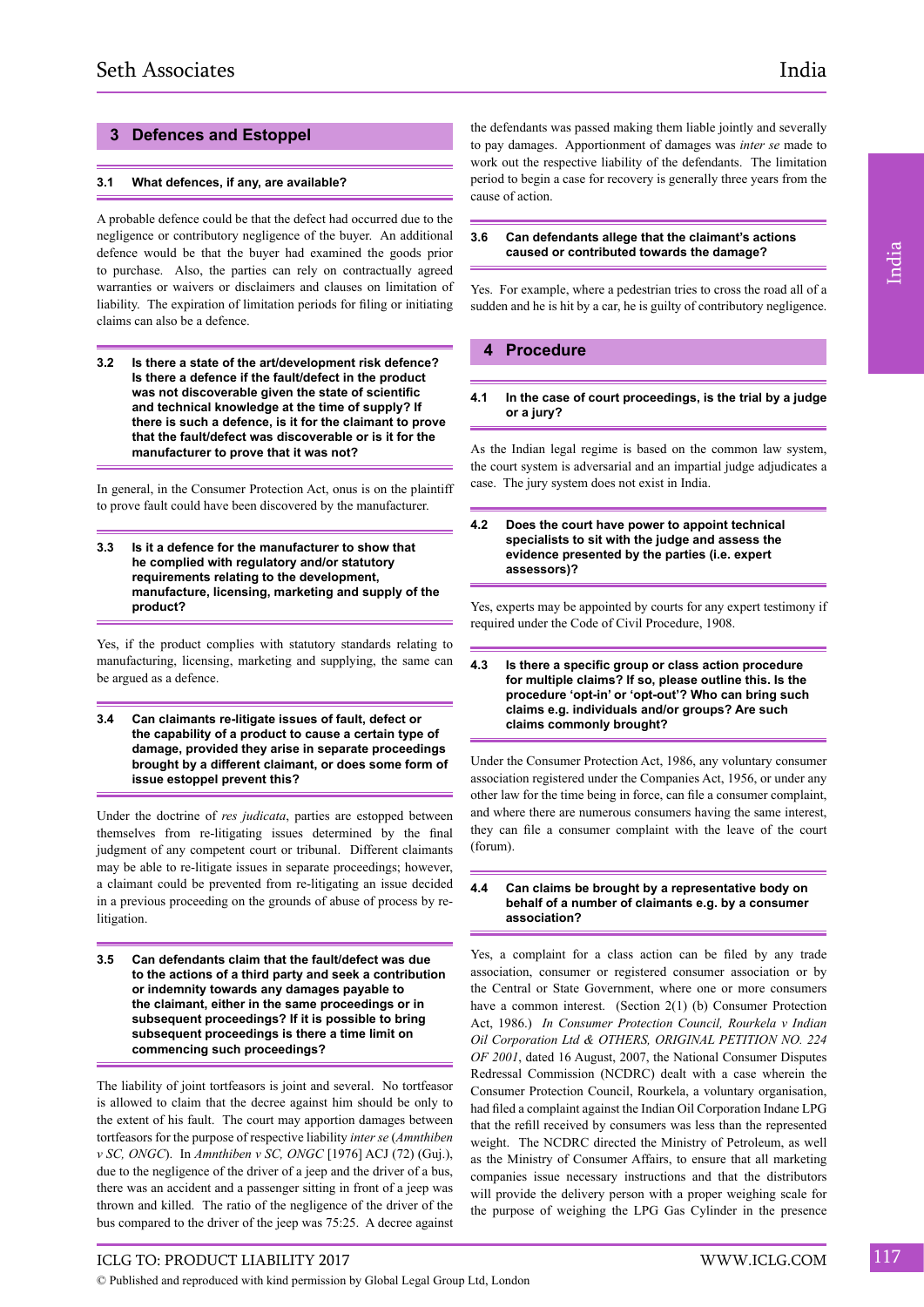of customers. They are also required to give it due publicity by publishing the same in the vernacular language of each and every State, and in English and Hindi in newspapers, as well as providing a similar type of advertisement on TV for consumer information.

The NCDRC directed the Indian Oil Corporation to pay a sum of 50,000 rupees to the Complainant-Council to meet the expenses incurred by it in protecting the interest of consumers, and to continue to protect the interest of consumers, for a period of four weeks.

#### **4.5 How long does it normally take to get to trial?**

In practice, a civil suit may take two to three years to get to the trial stage and another three years for final disposal; while in a consumer forum, a typical case is disposed of within one to two years. Once the complaint is received by the District Forum, the District Forum may either admit or reject a complaint, generally within 21 days from the date from receipt thereof. Once the complaint is admitted, the District Forum shall refer a copy of the admitted complaint within 21 days from the date of its admission to the opposite party, directing it to give its version of the case within a period of 30 days or such extended period (not exceeding 15 days) as may be granted by the forum.

The Consumer Protection Act requires the District Forum to decide a complaint within a period of three months from the date of receipt of the notice by the opposite party where the complaint does not require analysis or testing of commodities, and within five months if it requires analysis or testing of commodities. Further, the Consumer Protection Act prescribes that an appeal filed before the State Commission or the National Commission shall be heard and finally disposed of within a period of 90 days from the date of its admission.

**4.6 Can the court try preliminary issues, the result of which determine whether the remainder of the trial should proceed? If it can, do such issues relate only to matters of law or can they relate to issues of fact as well, and if there is trial by jury, by whom are preliminary issues decided?**

The court may decide matters on preliminary issues such as *res judicata*, limitation periods, or other legal grounds. Courts will not assess facts at preliminary stages before trial.

#### **4.7 What appeal options are available?**

#### **Action under the Consumer Protection Act, 1986**

Any person aggrieved by an order made by the District Forum may refer an appeal against such order to the State Commission within a period of 30 days from the date of the order. Provided the appeal is referred by a person who is required to pay any amount in terms of an order of the District Forum, the appeal shall be entertained by the State Commission only if the appellant has deposited in the prescribed manner 50 per cent of that amount or 25,000 rupees, whichever is less. (Section 15 of the Consumer Protection Act, 1986.)

Any person aggrieved by an order made by the State Commission may refer an appeal against such order to the National Commission within a period of 30 days from the date of the order. Provided the appeal is referred by a person who is required to pay any amount in terms of an order of the State Commission, the appeal shall be entertained by the State Commission only if the appellant has deposited in the prescribed manner 50 per cent of that amount or 35,000 rupees, whichever is less. (Section 19 of Consumer Protection Act, 1986.)

Any person aggrieved by an order made by the National Commission may refer an appeal against such order to the Supreme Court within a period of 30 days from the date of the order.

Provided the appeal is referred by a person who is required to pay any amount in terms of an order of the National Commission, the appeal shall be entertained by the Supreme Court only if the appellant has deposited in the prescribed manner 50 per cent of that amount or 50,000 rupees, whichever is less. (Section 23 of Consumer Protection Act, 1986.)

#### **Action under civil courts**

A suit is instituted in the lowest court competent to try such suit. An order or a decree passed by a district court is appealable before the high court. An order passed by the high court is appealable to the Supreme Court, which is the apex court.

#### **4.8 Does the court appoint experts to assist it in considering technical issues and, if not, may the parties present expert evidence? Are there any restrictions on the nature or extent of that evidence?**

Experts may be appointed by courts or consumer forums, depending upon the facts and circumstances of each case.

However, the case should be complicated enough to require the opinion of an expert. As per Section 45 of the Indian Evidence Act, expert testimony is possible, but generally cross-examination does follow. The expert testimony or opinions should be limited only to highly technical points.

#### **4.9 Are factual or expert witnesses required to present themselves for pre-trial deposition and are witness statements/expert reports exchanged prior to trial?**

Generally, in product liability cases, expert opinions are not taken, except if the court thinks it is necessary to determine important facts. Depositions, reports, and cross-examination all take place during the trial.

#### **4.10 What obligations to disclose documentary evidence arise either before court proceedings are commenced or as part of the pre-trial procedures?**

In Indian law, it is for the party claiming a relief to supply to court all documents upon which it relies. The court may also entertain applications seeking relief of discovery or production of records depending on the facts of every case. In *Ramrati Kuer v Dwarika*  Prasad Singh & Ors., AIR 1967 SC 1134, this court held:

"*It is true that Dwarika Prasad Singh said that his father used to keep accounts. But no attempt was made on behalf of the appellant to ask the court to order Dwarika Prasad Singh to produce the accounts. An adverse inference could only have been drawn against the plaintiffs-respondents if the appellant had asked the court to order them to produce accounts and they had failed to produce them after admitting that Basekhi Singh used to keep accounts. But no such prayer was made to the court, and in the circumstances no adverse inference could be drawn from the non-production of accounts.*"

(See also: *Ravi Yashwant Bhoir v District Collector, Raigad &*  Ors., AIR 2012 SC 1339.)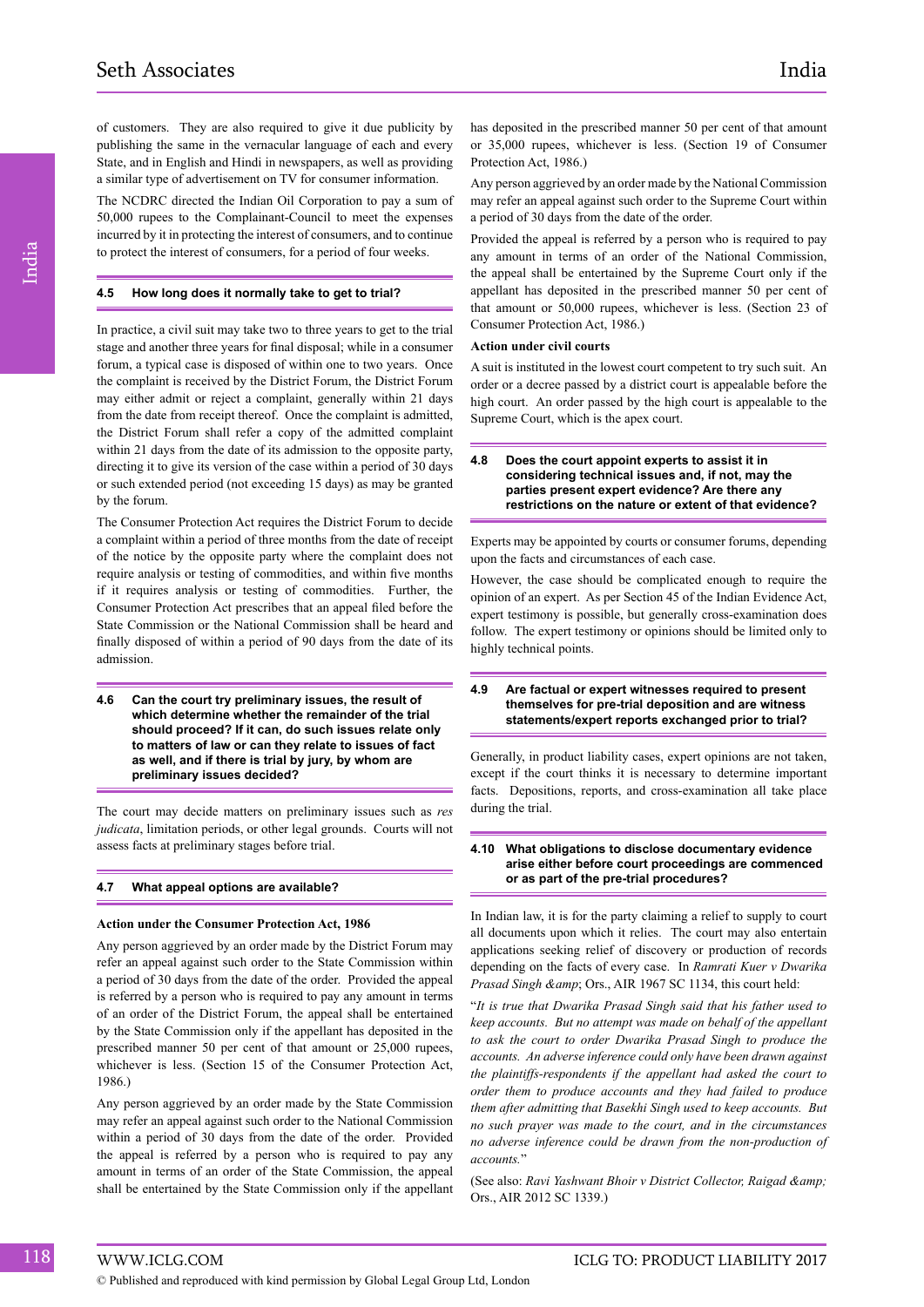#### **4.11 Are alternative methods of dispute resolution required to be pursued first or available as an alternative to litigation e.g. mediation, arbitration?**

Parties to a contract may agree to adopt alternative means of dispute resolution (ADR) in their contract before resorting to litigation.

Such means could be negotiation, mediation or conciliation or other forms of ADR. Such contractual terms are binding on the contracting parties. In India, courts encourage settlement of disputes through ADR.

Alternative means of dispute resolution are not generally adopted in product liability cases wherein the consumer is aggrieved. Statutory forums, such as consumer forums, decide such cases.

#### **4.12 In what factual circumstances can persons that are not domiciled in your jurisdiction, be brought within the jurisdiction of your courts either as a defendant or as a claimant?**

The Consumer Protection Act can be applicable to a foreigner who avails service or purchases a product from India, as it does not limit its application to only Indian citizens. As a defendant, a plaintiff can file an action in Indian courts against a foreign service provider or manufacturer if he provides a service or sells goods in India. This judgment obtained by a plaintiff can be enforced in India if the defendant has any assets in India or enforced abroad if a reciprocal arrangement exists with the government/country in question. In case a judgment is passed by an Indian court, by virtue of Section 38 of the Code of Civil Procedure, a decree may be executed either by the court which passed it or by the court to which it is sent for execution. According to Section 51 of the Code of Civil Procedure, an execution order may entail delivery of any property specifically decreed or attachment and sale of any property, by arrest and detention in prison, by appointing a receiver, or other manner as the court may deem fit.

#### **5 Time Limits**

#### **5.1 Are there any time limits on bringing or issuing proceedings?**

In an action under the Consumer Protection Act, the District Forum, the State Commission or the National Commission shall not admit consumer complaints unless they are filed within two years from the date on which the cause of action has arisen.

Whereas, in an action under the Indian Contract Act, Sale of Goods Act and other applicable statutes, a person will not be able to initiate a product liability claim after three years from the date of which the cause of action (product defect) which gives the right to initiate a product liability claim occurs.

**5.2 If so, please explain what these are. Do they vary depending on whether the liability is fault based or strict? Does the age or condition of the claimant affect the calculation of any time limits and does the Court have a discretion to disapply time limits?**

The limitation of time does not vary depending on whether it is fault-based or strict liability.

The age of the claimant does not affect limitation. The court has discretion to extend time or condone delay if the plaintiff proves that there was sufficient cause for condoning the delay.

#### **5.3 To what extent, if at all, do issues of concealment or fraud affect the running of any time limit?**

Where an action is based upon fraud or the right of action is concealed by fraud, the period of limitation only begins to run when the plaintiff has discovered the fraud, or could with reasonable diligence have discovered it.

#### **6 Remedies**

#### **6.1 What remedies are available e.g. monetary compensation, injunctive/declaratory relief?**

Generally, in tort cases under product liability, two remedies are common: one is damages such as to remove the defect from the goods or to seek replacement of the goods with new goods of similar description which shall be free from any defect; and, if damages is an inadequate remedy, the court may grant an injunction for discontinuance of unfair trade practice or restrictive trade practices, as the case may be and for withdrawal and to cease and desist orders in the manufacturing of hazardous goods from being offered for sale. A refund of the purchase price can also be availed by the aggrieved party in the form of monetary compensation.

(Section 14 of the Consumer Protection Act.)

#### **6.2 What types of damage are recoverable e.g. damage to the product itself, bodily injury, mental damage, damage to property?**

In order to recover damages, damages must be foreseeable.

Foreseeable damages generally include pecuniary losses, such as those incurred by the plaintiff for damaged goods, medical expenses, and lost money. Recoverable non-economic damages include awards for pain and suffering and emotional agony. The court may award punitive or exemplary damages in certain severe cases of negligence. Under the Indian Contract Act, 1872, the party who suffers loss on account of breach of a contract by the other party is entitled to receive,

from the party who has breached the contract, compensation for any loss or damage caused to it, which directly arises from such breach, or which the parties knew, when they entered into the contract, to be likely to result from the breach of it. However, no compensation is to be given for any remote and indirect loss of damage sustained by reason of the breach. Thus, as per Indian law, indirect damages are generally not awarded.

Yes, compensatory damages can be recovered by the injured party if any damage stems or is likely to stem from the dangerous or defective product in future. For example, in the case of *Union Carbide Corporation etc v Union of India* (1991) 4 SCC 584, the Supreme Court, in addition to the compensation, directed Union Carbide Corporation to bear the expenses towards the setting up of specialised medical and research equipment for periodical medical checkups for victims of a toxic leak. Thus, in this case it has been witnessed that the court awarded damages towards the costs of medical surveillance.

**<sup>6.3</sup> Can damages be recovered in respect of the cost of medical monitoring (e.g. covering the cost of investigations or tests) in circumstances where the product has not yet malfunctioned and caused injury, but it may do so in future?**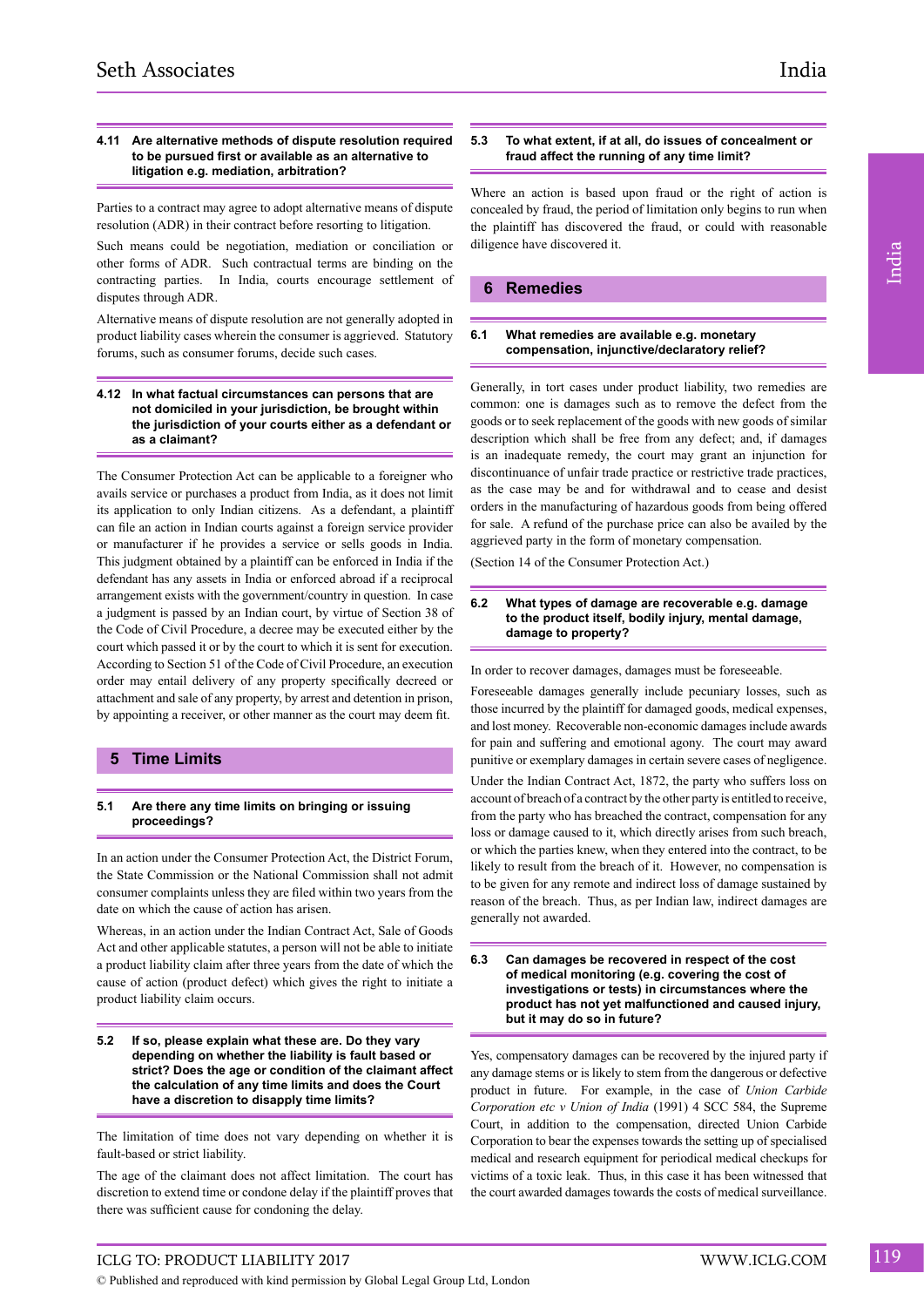#### **6.4 Are punitive damages recoverable? If so, are there any restrictions?**

As far as the award of punitive and exemplary damages is concerned, such damages can only be allowed at the discretion of the courts and in certain exceptional cases.

#### **6.5 Is there a maximum limit on the damages recoverable from one manufacturer e.g. for a series of claims arising from one incident or accident?**

No, there is not.

#### **6.6 Do special rules apply to the settlement of claims/ proceedings e.g. is court approval required for the settlement of group/class actions, or claims by infants, or otherwise?**

Apart from the Consumer Protection Act where consumer associations can file a combined action to seek remedies as provided in Section 14 of the said Act, under Article 32 and Article 226 of the Constitution of India, any person may file a public interest litigation in larger public interest, wherein courts grant relief in case of infringement of fundamental rights of the public. The Supreme Court (under Article 32) and high courts (under Article 226), depending on facts of a case, can grant injunctions, damages, oversee the implementation of legislation or draft appropriate guidelines in the absence of a specific legislation.

**6.7 Can Government authorities concerned with health and social security matters claim from any damages awarded or settlements paid to the Claimant without admission of liability reimbursement of treatment costs, unemployment benefits or other costs paid by the authorities to the Claimant in respect of the injury allegedly caused by the product. If so, who has responsibility for the repayment of such sums?**

Usually, the relevant government departments are party to the litigation itself.

# **7 Costs / Funding**

**7.1 Can the successful party recover: (a) court fees or other incidental expenses; (b) their own legal costs of bringing the proceedings, from the losing party?**

The claimant usually seeks the reimbursement of litigation costs, interest, etc. It is at the court's discretion to order costs to be paid to the claimant if he wins a case.

#### **7.2 Is public funding, e.g. legal aid, available?**

Yes. Legal Aid clinics have been set up under the Legal Services Authority Act, 1987.

#### **7.3 If so, are there any restrictions on the availability of public funding?**

Legal aid clinics are governed by provisions of the Legal Services Authority Act, 1987, which receives funds and has policies for its utilisation.

#### **7.4 Is funding allowed through conditional or contingency fees and, if so, on what conditions?**

Conditional or contingency fees are not generally adopted in India.

#### **7.5 Is third party funding of claims permitted and, if so, on what basis may funding be provided?**

Third-party litigation funding is available only through legal aid and is subject to the terms as specified under the Legal Services Authority Act, 1987. The prevalent legislation, the Public Liability Insurance Act, 1991, aims to provide public liability insurance for the purpose of providing relief to the persons affected by an accident occurring while handling any hazardous substance for matters connected therewith. Every owner, i.e. a person who has control over handling any hazardous substance, has to take an insurance policy so that he is insured against liability in case of death or injury to a person, or damage to any property, arising as a result of an accident occurring while handling any hazardous substance. Further, the Motor Vehicles Act, 1988 makes the insurance of motor vehicles against third party risks compulsory.

#### **7.6 In advance of the case proceeding to trial, does the Court exercise any control over the costs to be incurred by the parties so that they are proportionate to the value of the claim?**

No; the court does not exercise any control over costs to be incurred by parties so that it is proportionate to the value of the claim. However, it can direct the respondent to pay the costs of litigation if the consumer succeeds.

#### **8 Updates**

#### **8.1 Please provide, in no more than 300 words, a summary of any new cases, trends and developments in Product Liability Law in your jurisdiction.**

In India, consumer awareness is on the rise. A separate Department of Consumer Affairs was also created in the central and state governments to exclusively focus on ensuring the rights of consumers as enshrined under the CPA. CPA aims at providing speedy and cost-effective redressal to the consumers by award of compensation and other injunctive reliefs. Courts have generally awarded the claimant damages along with reimbursement of costs of litigation. Non-governmental organisations, such as the Consumer's Association of India, the Consumers' Forum and the Citizen Consumer and Civil Action Group, are actively working towards increasing awareness and informing consumers with regards to their rights and remedies under CPA.

The courts in India are providing effective redressal of consumer complaints.

In *M/s Avery India limited v M/s kaybee Sulphates limited*, MANU/ CF/0002/2014, the respondent/complainant filed a consumer complaint against the petitioner alleging deficiency in service in not setting up the weigh-bridge at his Industrial Unit and supplying him a defective transfer lever. The National Consumer Rights Redressal Commission held that the respondent did not qualify as a consumer since it runs a Sulphate industry and had purchased the weighbridge from the petitioner for the purpose of above industry only. Further, the commission observed that it was a commercial transaction between the petitioner and the respondent and the same is not a Consumer dispute.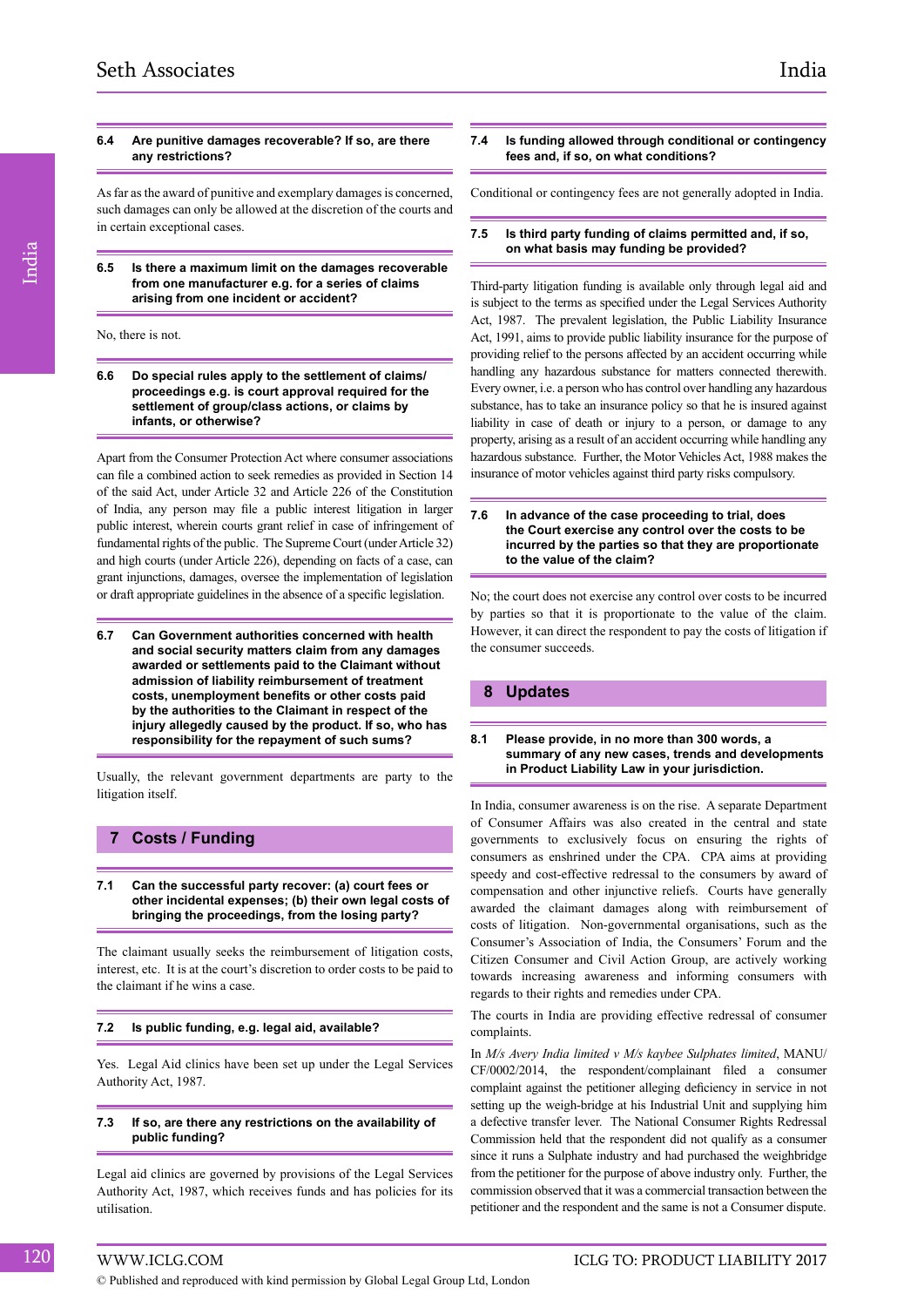In another case, *Tata Motors v Rajesh Tyagi, and HIM Motors Showroom*, I (2014)CPJ132(NC), the Commission held that it was the duty of both the manufacturer and dealer to attend to the defect when a consumer complained of the defect in a vehicle and make it defect-free, and if they were not in position to do so, they should either refund the cost of vehicle or provide a new vehicle to the consumer.

In the matter of *Rediff.com India limited v M/s Urmil Munjal*, II(2013)CPJ522(NC), the Commission held that both the District Forum and State Commission did not hold the respondent, an online shopping platform, liable for any defects in the goods supplied, but for failure to inform the complainant about the manner in which defective goods were to be returned to their seller and the Commission upheld the decision of the forum.

In *Raj Bala v Managing Director, Skoda Auto India Pvt Ltd & Anr (Revision petition decided on 23.10.13 from the order dated 26.09.2012 in First Appeal Nos. 824/2009 of the Delhi State Consumer Disputes Redressal Commission)*, the National Consumer Dispute Redressal Forum considered a case where there was no inherent defect found in a vehicle, as per a report given by an expert, which may necessitate its replacement or refund of the value of the vehicle to the Complainant. The District Forum, *vide* their order,

had already allowed a sum of 40,000 rupees to the Complainant for inconvenience caused to the Complainant for taking the vehicle to a workshop frequently within a short period and also directed the Respondents to extend the warranty of the vehicle by at least one year. The said order was not challenged by the Respondents before any higher authority. The State Commission had also endorsed the order of the District Forum and the Commission upheld the same.

Courts in India have upheld the limitation of liability clauses, which parties have specifically agreed to in the contract, as recognised by the Supreme Court in *Bharathi Knitting Company v DHLWorldwide Express Courier* (1996) 4 SCC 704. Nonetheless, such clauses may be struck down if found to be unconscionable in nature.

In *Maruti Udyog v Susheel Kumar Gabgotra*, (2006) 4 SCC 644, the manufacturer of the vehicle had stipulated a warranty clause limiting its liability to merely repair the defects found, if any. In view of this clause, the Supreme Court reversed the findings of the National Commission to replace the defective goods and held that the liability of the manufacturer was confined to repairing the defect. Compensation was, however, awarded to the complainant for travel charges which were incurred due to the fault of the car manufacturer.



## **Karnika Seth**

Seth Associates 721, Advant Navis Business Park Tower B, Sector 142 Noida Expressway, NOIDA-201301 India

*Tel: +91 120 435 2846 Fax: +91 120 433 1304 Email: karnika@sethassociates.com URL: www.sethassociates.com*

Professor Karnika Seth specialises in Cyber law, Business laws and Intellectual Property law, and is the Founding Partner of Seth Associates, an internationally networked full service Indian law firm. Ms. Seth is also the Chairperson and Founder of the Lex Cyberia at Seth Associates, an integrated cyberlaws research, forensics and legal consulting centre. She has significant and diverse transactional experience encompassing Internet and e-commerce laws, Business laws, International Commercial Arbitration, International Trade and Intellectual Property laws and is principal legal advisor to many multinational groups, corporate houses, public and private sector companies, corporations and government entities. In 2012, she authored a book titled 'Computers, Internet and New Technology Laws' published by Lexis Nexis Butterworths that elucidates the key developments in the field of Cyberlaws across many important jurisdictions – India, United States and European nations. Ms. Seth was conferred the Law Day Award in 2012 from the Chief Justice of India for authoring this book. She received the Digital Empowerment Award for 2015 from the Government of India & BIF.

**Amit Seth** Seth Associates C-1/16 Daryaganj New Delhi-110002

India

*Tel: +91 11 4355 9488 Email: aseth@sethassociates.com URL: www.sethassociates.com*

Amit Seth is the Founding Partner of Seth Associates and heads the Commercial litigation division of the firm. Mr. Seth specialises in General Civil Litigation, Commercial disputes resolution, environment laws, real estate laws and employment disputes. He advises various corporate bodies and high net-worth clients of the firm on any business-related disputes and actively represents clients before all courts/forums in India.



Seth Associates is a leading full-service Indian law firm that is internationally networked to provide a spectrum of legal services to its domestic and international clients, which include multinational public and private companies, high net worth individuals, national governments and other entities. The firm specialises in Corporate and Commercial law, Cyberlaw, Intellectual Property law, Product Liability, Employment laws, Real Estate laws, Family laws and general civil litigation. The firm renders both contentious and non-contentious legal work for its clients and assists foreign companies in company incorporation, regulatory matters, franchising and other issues concerning setting up of business in India. The firm's lawyers have a lot of experience in multijurisdictional issues in both civil and common law systems and in emerging economic and political systems. The firm has, on average, 60 per cent of its work from foreign clients based in Europe, Asia and the Middle East.